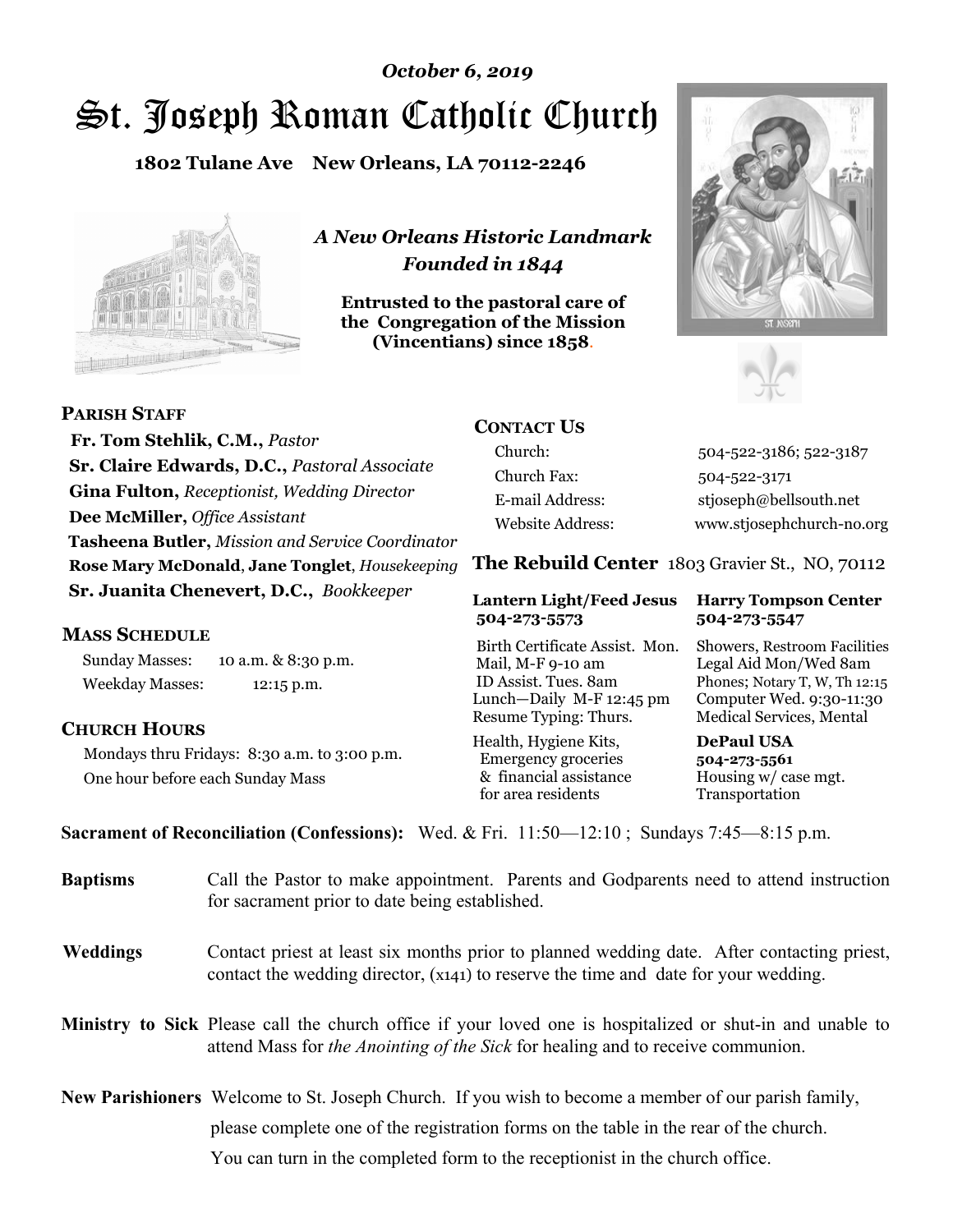# **Twenty-seventh Sunday Contract Contract Contract Contract Contract Contract Contract Contract Contract Contract Contract Contract Contract Contract Contract Contract Contract Contract Contract Contract Contract Contract C**



**10:00 am John Hance+; Clarence Schlamp +; Madeline von Almen+; Dr. Tom Porter +; Steve Ibay 8:30 pm St. Joseph Parishioners** *Living & Deceased* 

| Monday, October 7, 2019—Our Lady of the Rosary<br>12:15 p.m. Liv Newman; Dr. Joseph Moerschbaecher                     | <b>READINGS FOR THE WEEK</b><br><i>Sunday, Oct.</i> 6, One in Faith $\#1115$                |
|------------------------------------------------------------------------------------------------------------------------|---------------------------------------------------------------------------------------------|
| Tuesday, October 8, 2019—Ss. Dennis & John Leonardi<br>12:15 p.m. Rhonda Pinera +; Dr. Joseph M.; Madeline von Almen + | Monday: Zec 8:1-8; Ps 102:16-23; Lk 9:46-50<br>Tuesday: Zec 8:20-23; Ps 87:1b-7; Lk 9:51-56 |
| Wednesday, October 9, 2019—                                                                                            | Wed.: Neh 2:1-8; Ps 137:1-11; Mt 18:1-5, 10                                                 |
| 12:15 p.m. Richard Pinera +; Dr. Joseph M.; Betty Saltzman +                                                           | Thurs.: Neh 8:1-4a, 5-12; Ps 19:8-11; Lk 10:1-12                                            |
| Thursday, October 10, 2019—                                                                                            | Fri.: Bar 1:15-22; Ps 79:1b-5, 8-9; Lk 10:13-16                                             |
| 12:15 p.m. Austin D'Alfonso +; Phyllis Chauvin; Winston Falgaet                                                        | Sat.: Bar 4:5-12, 27-29; Ps 69:33-37; Lk 10:17-24                                           |
| Friday, October 11, 2019-St.John XXIII<br>12:15p.m. Mt. D' Alfonso; Thomas Stone +; Madeline von Almen +               | Sunday: Hb 1:2-3; 2:2-4; Ps 95:1-2, 6-9;<br>2 Tm 1:6-8, 13-14; Lk 17:5-10                   |

#### **YOUR PRAYERS ARE ASKED FOR THE FOLLOWING PARISHIONERS , WHO ARE IN NEED OF HEALING:**

 Dorothy Alexander, Anthony Blaise, Clarke Bordelon, Lawrence & Mamie Brown, Cheryl Butler, Angelle Campbell; John Caron, John & Kathleen Gebbia, Sylvia Daily-Powell, Joseph Delay, Bernardine Dupre, Terry Eggleston, Linda Elwood, Heather Faircloth, Frances Fiegler, Darrell & Ramona Ford, Donald Frazier, Mark Eiserloh, Shirley Gaither, Roselyn Hansen, Sarah Hollier-Watkins, Marvin Johnston, Jim Karam, Bill Kroetz, Ken Kussman, Nowell Lacking, Landy Lanza, James Leung, Andrew Marino, Sara Marino, Priscilla Martin, Karen McCoy, Hazel McMiller, Donna Moore, Susan Orkus; Tina Roderfeld, Irelia Robinson; Bernie Saul; Pippy Sanders, Anita Schexnayder; Louise Sonnier, Mel & Gaspar Schiro; Theard Simms, Fr. Tom Stehlik, CM, Malcolm Taylor, Jane Tonglet, Fritz & George Tripkovich, Georgiana Prevost, Marion Vaughn, Juanita Ware, Cathleen Ward, Warren Webster, Helen Wilson, Mary Willis, Lynn Williams,Charlie & JoAnn Slocum.

#### **SANCTUARY CANDLE AND MASS INTENTIONS**

 The Sanctuary Candle is burning this week to pray for the eternal rest of **William O'Dowd.** To reserve a date to burn the Sanctuary Candle in memory of someone or for a special intention, please call the church office (522-3186). The Sanctuary Candle offering is \$15 for one week. The offering for Mass intentions is \$5.00 per Mass.

# **APOSTOLIC JOURNEY OF POPE FRANCIS TO THAILAND**

### **Thursday, 21 November 2019 BANGKOK**

**Welcome Ceremony** in the Government House courtyard

**Meeting with the Prime Minister** in the "Inner Ivory Room" of the Government House

Meeting with Authorities, Civil Society and the Diplomatic Corps in the "Inner Santi Maitri" Hall of the Government House

**Meeting with the medical staff of St. Louis Hospital** 

**Visit to the Supreme Buddhist Patriarch** at Wat Ratchabophit Sathit Maha Simaram Temp

**Visit to infirm and disabled people** at St. Louis Hospital Lunch at the Apostolic Nunciature

# **Friday, 22 November 2019**

**Meeting with Priests, Religious, Seminarians and Catechists** in St Peter's Parish

**Meeting with the Bishops of Thailand and FABC** at the Blessed Nicholas Boonkerd Kitbamrung Shrine

**Meeting with the Members of the Society of Jesus**

**Meeting with the Leaders of the Christian denominations and Other Religions** at Chulalongkorn University

**Mass with Young People** in the Cathedral of the Assumption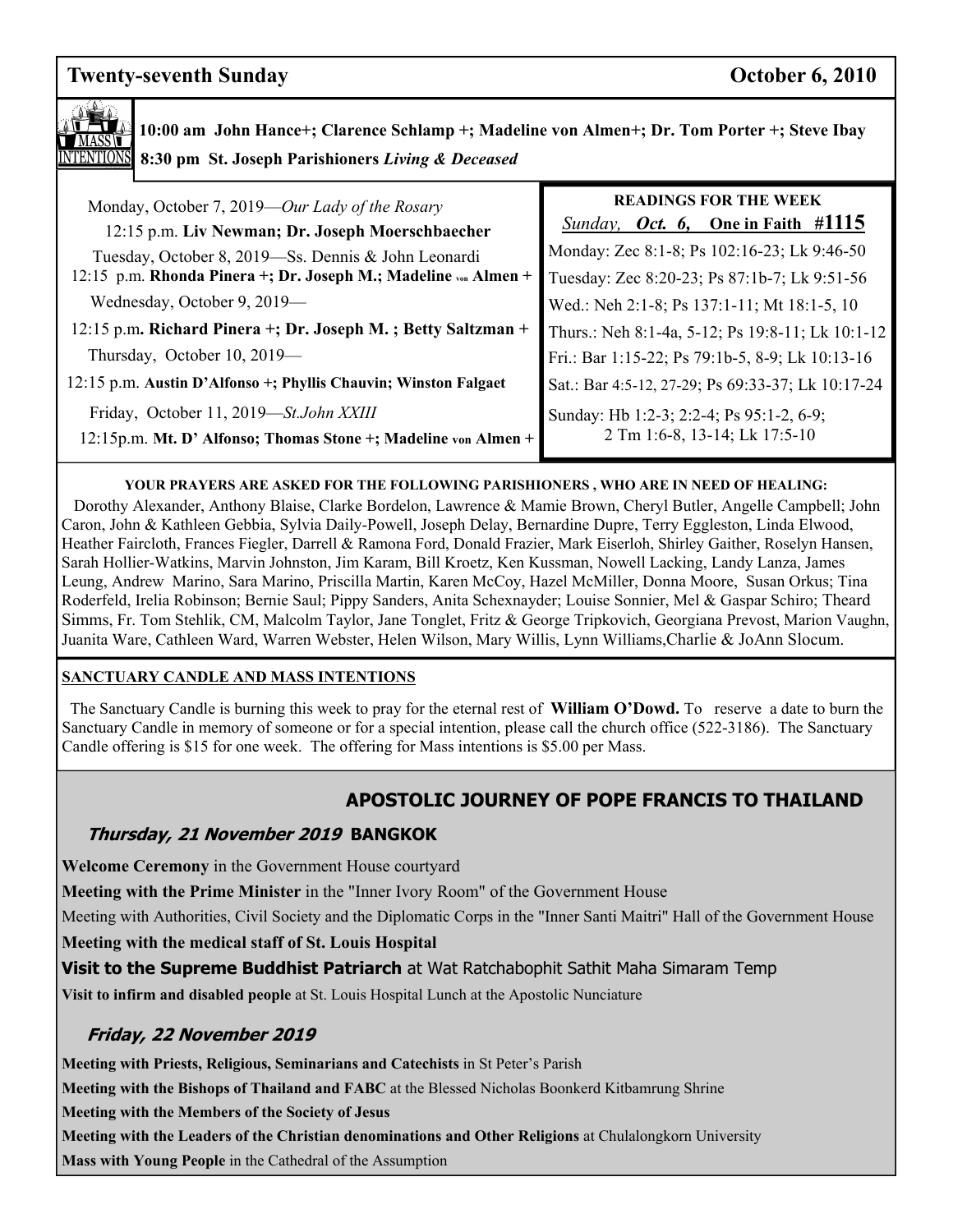Come, let us bow down in worship; let us kneel before the LORD who made us. *— Psalm 95:6*

| PARISH CALENDAR                                                  | <b>TREASURE &amp; STEWARDSHIP</b> |
|------------------------------------------------------------------|-----------------------------------|
| 17 Oct. Thursday RCIA (6:30 pm) meets in Chapel                  | Sunday, Sept. 29 \$4,941.00       |
| 6/27 Oct. Sunday Children's Liturgy of the Word (10 am/ 8:30 pm) | Thank you for your generosity!    |

On Sunday, October 13, Archbishop Aymond will celebrate a Mass in St. Louis Cathedral at 11 a.m. for the **victims and survivors of violence.** If you would like to remember a loved one in this Mass, please call 504.866.2906 or send information to mfl@arch-no.org (ministry of family life).

The annual **Red Mass**, dedicated to prayer for judges, lawyers and all those in legal professions will be held on Monday, October 7, 2019, at 9:30 AM at St. Louis Cathedral.

The 15th Anniversary Mass for **God's Special Children** will take place Sunday, October 13, 2019, at St. Francis Xavier at 2:00 PM. Thanks to Joy and Jay Zainey for their leadership.



# **Pope Francis'** *October* **Intention**

That the breath of the Holy Spirit engender a new missionary "spring" in the Church.

**Congratulations!** 

Ξ

 **Kanayo & Emmanuela And their daughter Nora**



**First Reading** — The just ones, because of their faith, shall live (Habakkuk 1:2-3; 2:2-4).

**Psalm** — If today you hear his voice, harden not your hearts (Psalm 95).

**Second Reading** — Bear hardship with the strength that comes from God (2 Tim 1:6-8, 13-14).

**Gospel** — The apostles said to Jesus, "Increase our faith" (Luke 17:5-10).

# **A LITTLE FAITH**

Today our readings are about faith, frustration, and how much is enough. Habakkuk is a complainer having an argument with God. Timothy is encouraging a community challenged by cowardice and the apostles want more faith than they have. Things aren't happening fast enough for any of them or for us. All of them and we want God to do something sooner rather than later and we want God to give us a reason to believe that it will all work out. What does God do? God puts it back on them—and us—telling Habakkuk to describe the world he wants; telling the apostles to do more than the expected. Doing more with less is a familiar phrase today and a reminder that a little faith may be enough even for the most difficult times.

#### **CHARTER FOR THE PROTECTION OF CHILDREN AND YOUNG PEOPLE**

In response to the Charter for the Protection of Children and Young People from the United States Conference of Catholic Bishops, the Archdiocese of New Orleans continues to make the Hot Line available for anyone who has been hurt or sexually abused by anyone who works for the Church. The Hot Line continues to be available; the number is (504) 522-5019. In continuing our commitment to support and to heal, we invite and encourage individuals who have been hurt or sexually abused recently or in the past by clergy, religious or other employees of the Archdiocese to call our Hot Line and your message will be received confidentially by a mental health professional. Anyone can make a direct call during regular business hours to the Victims' Assistance Coordinator at (504) 861-6253.